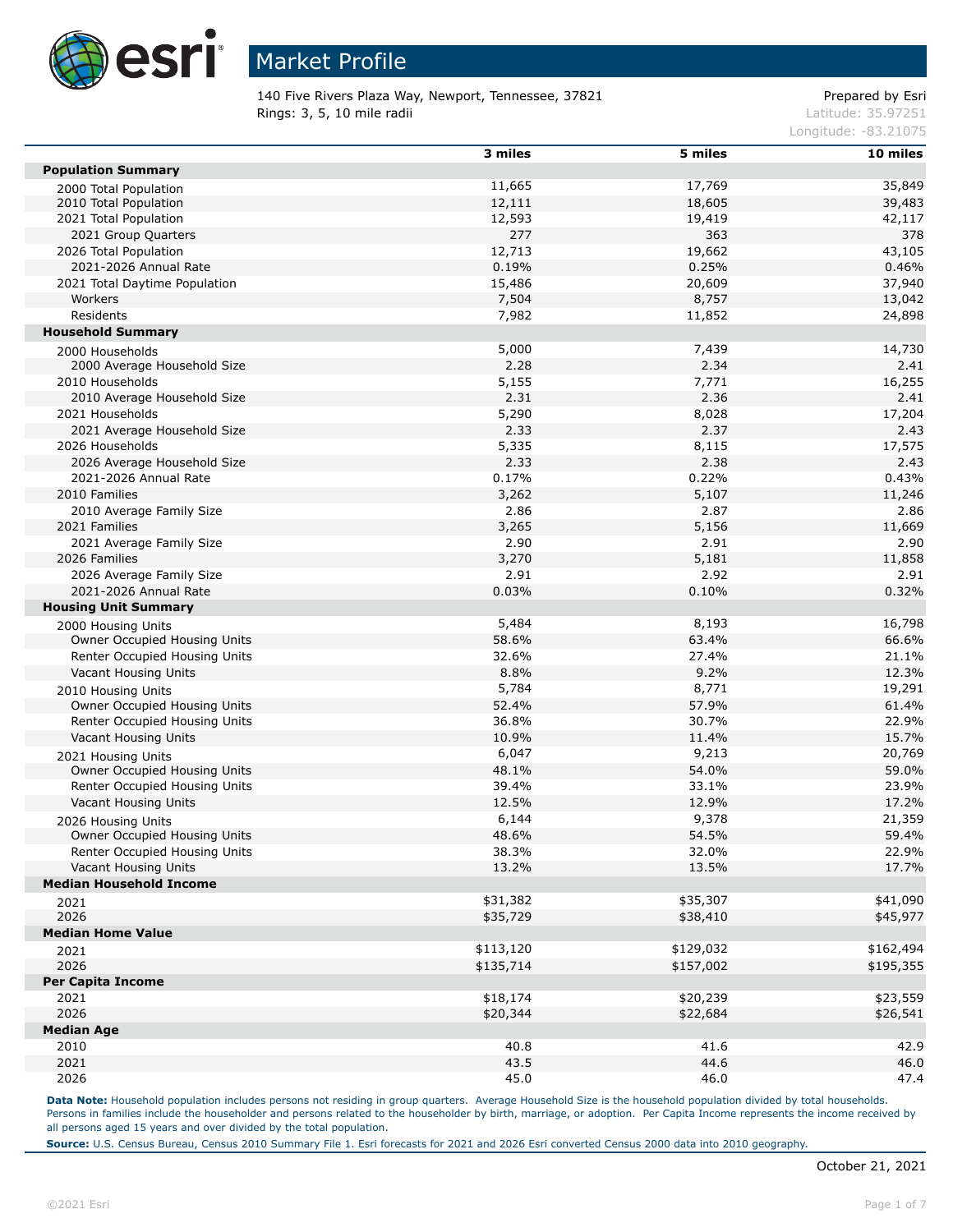

140 Five Rivers Plaza Way, Newport, Tennessee, 37821 entitled and the Compared by Esri **Rings: 3, 5, 10 mile radii** Latitude: 35.97251

Longitude: -83.21075

|                                            | 3 miles   | 5 miles   | 10 miles  |
|--------------------------------------------|-----------|-----------|-----------|
| 2021 Households by Income                  |           |           |           |
| Household Income Base                      | 5,290     | 8,028     | 17,204    |
| $<$ \$15,000                               | 23.6%     | 20.5%     | 16.4%     |
| $$15,000 - $24,999$                        | 17.8%     | 16.6%     | 13.4%     |
| \$25,000 - \$34,999                        | 12.3%     | 12.5%     | 12.5%     |
| \$35,000 - \$49,999                        | 16.5%     | 16.5%     | 15.9%     |
| \$50,000 - \$74,999                        | 13.9%     | 15.1%     | 18.5%     |
| \$75,000 - \$99,999                        | 9.3%      | 9.2%      | 9.0%      |
| $$100,000 - $149,999$                      | 4.7%      | 6.2%      | 8.8%      |
| \$150,000 - \$199,999                      | 1.0%      | 2.0%      | 3.3%      |
| $$200,000+$                                | 0.9%      | 1.4%      | 2.2%      |
| Average Household Income                   | \$43,596  | \$48,895  | \$57,666  |
| 2026 Households by Income                  |           |           |           |
| Household Income Base                      | 5,335     | 8,115     | 17,575    |
| $<$ \$15,000                               | 20.3%     | 17.5%     | 13.8%     |
| $$15,000 - $24,999$                        | 17.0%     | 15.8%     | 12.4%     |
| \$25,000 - \$34,999                        | 11.5%     | 11.6%     | 11.3%     |
| \$35,000 - \$49,999                        | 17.6%     | 17.1%     | 15.7%     |
| \$50,000 - \$74,999                        | 15.1%     | 16.1%     | 19.5%     |
| \$75,000 - \$99,999                        | 10.6%     | 10.3%     | 10.1%     |
| $$100,000 - $149,999$                      | 5.7%      | 7.4%      | 10.4%     |
| \$150,000 - \$199,999                      | 1.3%      | 2.6%      | 4.2%      |
| \$200,000+                                 | 1.0%      | 1.5%      | 2.5%      |
| Average Household Income                   | \$48,874  | \$54,902  | \$65,088  |
| 2021 Owner Occupied Housing Units by Value |           |           |           |
| Total                                      | 2,907     | 4,979     | 12,246    |
| $<$ \$50,000                               | 16.5%     | 16.0%     | 12.7%     |
| \$50,000 - \$99,999                        | 28.2%     | 23.9%     | 17.0%     |
| $$100,000 - $149,999$                      | 20.1%     | 17.4%     | 15.9%     |
| \$150,000 - \$199,999                      | 16.9%     | 18.9%     | 17.8%     |
| \$200,000 - \$249,999                      | 5.8%      | 6.9%      | 8.9%      |
| \$250,000 - \$299,999                      | 4.9%      | 6.9%      | 8.4%      |
| \$300,000 - \$399,999                      | 3.8%      | 4.4%      | 8.4%      |
| \$400,000 - \$499,999                      | 2.1%      | 2.9%      | 3.8%      |
| \$500,000 - \$749,999                      | 0.7%      | 1.3%      | 4.4%      |
| \$750,000 - \$999,999                      | 0.8%      | 1.3%      | 1.7%      |
| \$1,000,000 - \$1,499,999                  | 0.1%      | 0.1%      | 0.4%      |
| \$1,500,000 - \$1,999,999                  | 0.0%      | 0.0%      | 0.4%      |
| $$2,000,000 +$                             | 0.0%      | 0.1%      | 0.1%      |
| Average Home Value                         | \$142,466 | \$162,068 | \$213,500 |
| 2026 Owner Occupied Housing Units by Value |           |           |           |
| Total                                      | 2,984     | 5,110     | 12,681    |
| $<$ \$50,000                               | 12.8%     | 12.0%     | 8.5%      |
| \$50,000 - \$99,999                        | 23.5%     | 19.3%     | 12.6%     |
| $$100,000 - $149,999$                      | 19.2%     | 15.9%     | 12.9%     |
| \$150,000 - \$199,999                      | 18.9%     | 20.3%     | 17.6%     |
| \$200,000 - \$249,999                      | 8.1%      | 8.8%      | 10.5%     |
| \$250,000 - \$299,999                      | 7.0%      | 9.7%      | 11.3%     |
| \$300,000 - \$399,999                      | 5.3%      | 6.3%      | 11.6%     |
| \$400,000 - \$499,999                      | 3.2%      | 4.3%      | 5.5%      |
| \$500,000 - \$749,999                      | 1.0%      | 1.8%      | 6.0%      |
| \$750,000 - \$999,999                      | 0.8%      | 1.3%      | 2.3%      |
| \$1,000,000 - \$1,499,999                  | 0.1%      | 0.2%      | 0.5%      |
| $$1,500,000 - $1,999,999$                  | 0.0%      | $0.0\%$   | 0.6%      |
| $$2,000,000 +$                             | 0.0%      | 0.1%      | 0.1%      |
| Average Home Value                         | \$163,598 | \$187,395 | \$254,217 |

Data Note: Income represents the preceding year, expressed in current dollars. Household income includes wage and salary earnings, interest dividends, net rents, pensions, SSI and welfare payments, child support, and alimony.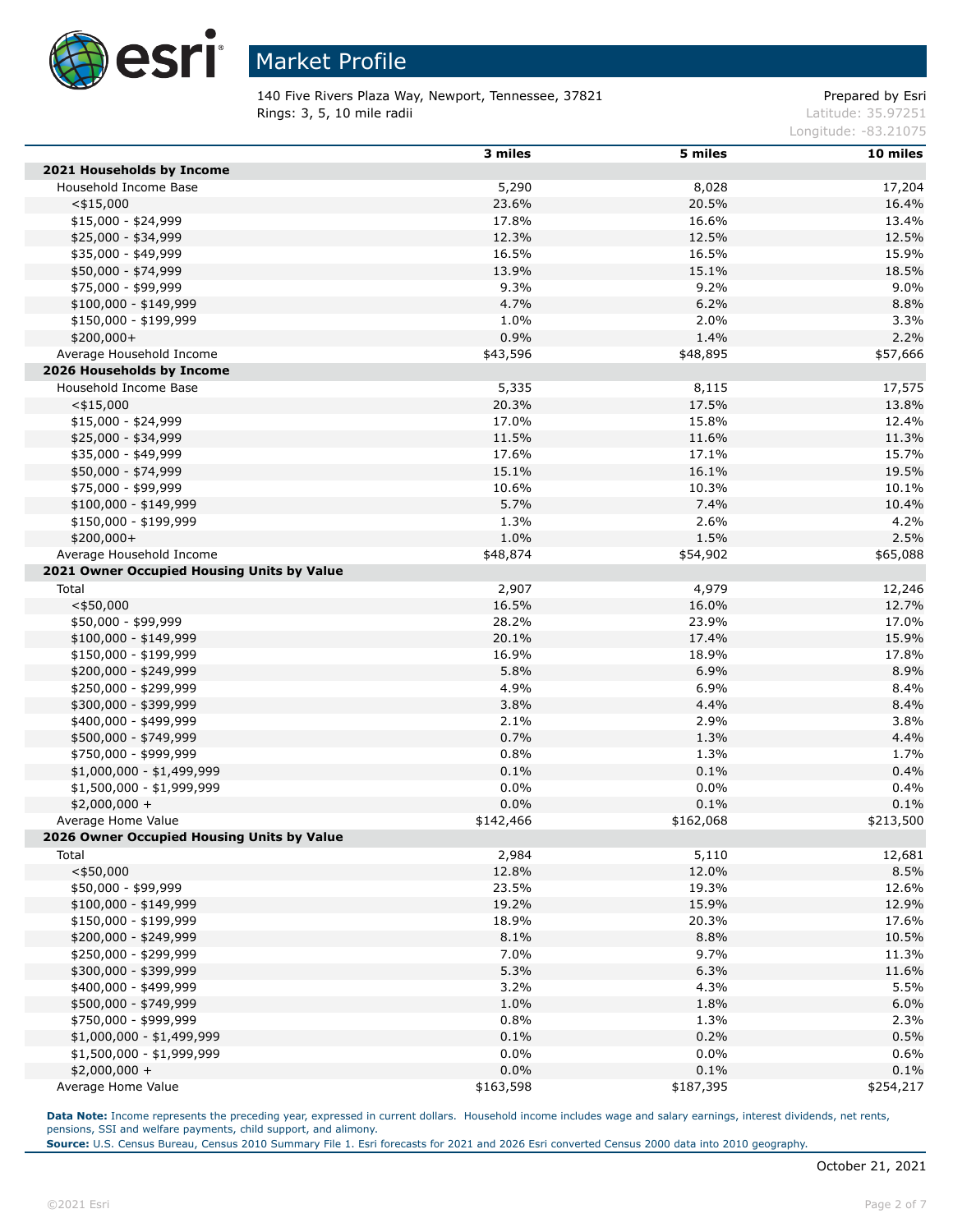

140 Five Rivers Plaza Way, Newport, Tennessee, 37821 entitled and the Compared by Esri **Rings: 3, 5, 10 mile radii** Latitude: 35.97251

Longitude: -83.21075

|                        | 3 miles | 5 miles | 10 miles |
|------------------------|---------|---------|----------|
| 2010 Population by Age |         |         |          |
| Total                  | 12,111  | 18,605  | 39,482   |
| $0 - 4$                | 6.4%    | 6.0%    | 5.6%     |
| $5 - 9$                | 6.2%    | 6.0%    | 5.8%     |
| $10 - 14$              | 6.5%    | 6.4%    | 6.3%     |
| $15 - 24$              | 12.0%   | 11.7%   | 11.2%    |
| $25 - 34$              | 11.6%   | 11.2%   | 10.6%    |
| $35 - 44$              | 13.2%   | 13.4%   | 13.3%    |
| $45 - 54$              | 14.4%   | 14.9%   | 15.4%    |
| $55 - 64$              | 12.8%   | 13.6%   | 14.7%    |
| $65 - 74$              | 9.6%    | 9.9%    | 10.6%    |
| 75 - 84                | 5.4%    | 5.3%    | 5.0%     |
| $85 +$                 | 1.8%    | 1.7%    | 1.5%     |
| $18 +$                 | 77.2%   | 77.7%   | 78.4%    |
| 2021 Population by Age |         |         |          |
| Total                  | 12,592  | 19,420  | 42,118   |
| $0 - 4$                | 5.6%    | 5.2%    | 4.9%     |
| $5 - 9$                | 5.8%    | 5.6%    | 5.4%     |
| $10 - 14$              | 5.8%    | 5.7%    | 5.5%     |
| $15 - 24$              | 10.6%   | 10.1%   | 9.7%     |
| $25 - 34$              | 12.5%   | 12.2%   | 11.6%    |
| $35 - 44$              | 11.6%   | 11.6%   | 11.7%    |
| $45 - 54$              | 12.8%   | 13.2%   | 13.2%    |
| $55 - 64$              | 13.9%   | 14.4%   | 15.3%    |
| $65 - 74$              | 12.0%   | 12.7%   | 14.0%    |
| 75 - 84                | 7.0%    | 7.0%    | 6.9%     |
| $85 +$                 | 2.4%    | 2.2%    | 1.8%     |
| $18 +$                 | 79.9%   | 80.4%   | 81.2%    |
| 2026 Population by Age |         |         |          |
| Total                  | 12,713  | 19,661  | 43,103   |
| $0 - 4$                | 5.3%    | 5.0%    | 4.7%     |
| $5 - 9$                | 5.5%    | 5.4%    | 5.1%     |
| $10 - 14$              | 5.8%    | 5.8%    | 5.6%     |
| $15 - 24$              | 10.8%   | 10.3%   | 9.7%     |
| $25 - 34$              | 11.3%   | 10.8%   | 10.1%    |
| $35 - 44$              | 11.2%   | 11.5%   | 11.8%    |
| $45 - 54$              | 12.5%   | 12.8%   | 12.7%    |
| $55 - 64$              | 13.8%   | 14.1%   | 14.9%    |
| $65 - 74$              | 12.7%   | 13.3%   | 14.4%    |
| 75 - 84                | 8.4%    | 8.7%    | 8.8%     |
| $85 +$                 | 2.6%    | 2.4%    | 2.1%     |
| $18 +$                 | 80.0%   | 80.5%   | 81.2%    |
| 2010 Population by Sex |         |         |          |
| Males                  | 5,678   | 8,860   | 19,209   |
| Females                | 6,433   | 9,745   | 20,274   |
| 2021 Population by Sex |         |         |          |
| Males                  | 5,944   | 9,303   | 20,610   |
| Females                | 6,648   | 10,116  | 21,507   |
| 2026 Population by Sex |         |         |          |
| Males                  | 6,028   | 9,454   | 21,168   |
| Females                | 6,686   | 10,207  | 21,937   |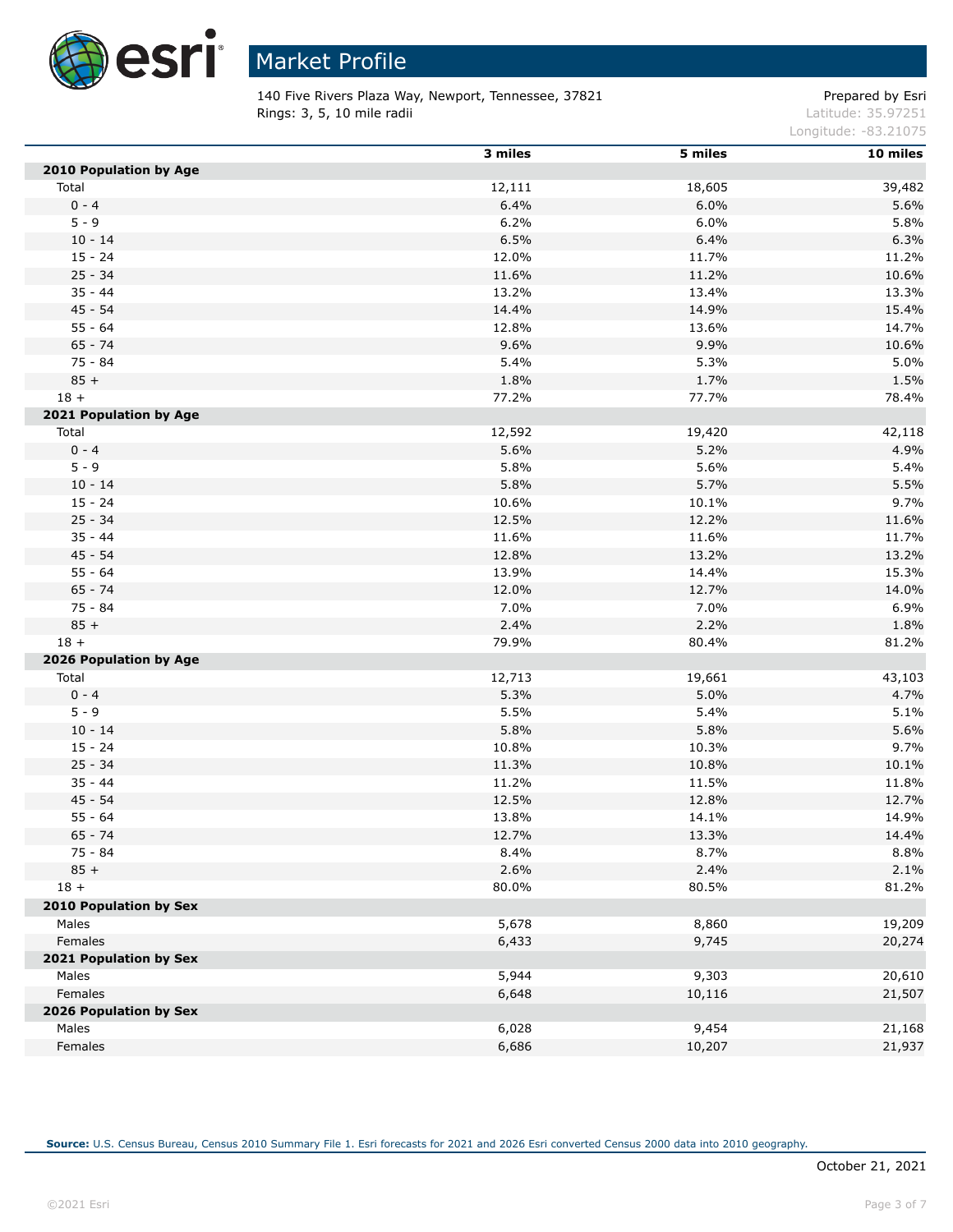

140 Five Rivers Plaza Way, Newport, Tennessee, 37821 entitled and the State Prepared by Esri **Rings: 3, 5, 10 mile radii** Latitude: 35.97251

Longitude: -83.21075

|                                                    | 3 miles | 5 miles | 10 miles |
|----------------------------------------------------|---------|---------|----------|
| 2010 Population by Race/Ethnicity                  |         |         |          |
| Total                                              | 12,111  | 18,606  | 39,484   |
| White Alone                                        | 92.1%   | 93.4%   | 94.9%    |
| <b>Black Alone</b>                                 | 3.9%    | 3.1%    | 2.0%     |
| American Indian Alone                              | 0.6%    | 0.5%    | 0.4%     |
| Asian Alone                                        | 0.4%    | 0.3%    | 0.3%     |
| Pacific Islander Alone                             | 0.1%    | 0.1%    | 0.1%     |
| Some Other Race Alone                              | 0.8%    | 0.7%    | 0.8%     |
| Two or More Races                                  | 2.0%    | 1.8%    | 1.6%     |
| Hispanic Origin                                    | 2.3%    | 2.0%    | 2.1%     |
| Diversity Index                                    | 18.8    | 16.0    | 13.7     |
| 2021 Population by Race/Ethnicity                  |         |         |          |
| Total                                              | 12,594  | 19,420  | 42,117   |
| White Alone                                        | 90.6%   | 92.1%   | 93.8%    |
| <b>Black Alone</b>                                 | 4.2%    | 3.4%    | 2.1%     |
| American Indian Alone                              | 0.8%    | 0.7%    | 0.5%     |
| Asian Alone                                        | 0.5%    | 0.5%    | 0.5%     |
| Pacific Islander Alone                             | 0.2%    | 0.1%    | 0.1%     |
| Some Other Race Alone                              | 1.3%    | 1.1%    | 1.1%     |
| Two or More Races                                  | 2.4%    | 2.1%    | 1.9%     |
| Hispanic Origin                                    | 3.4%    | 3.0%    | 3.1%     |
| Diversity Index                                    | 23.1    | 19.9    | 17.3     |
| 2026 Population by Race/Ethnicity                  |         |         |          |
| Total                                              | 12,713  | 19,662  | 43,105   |
| White Alone                                        | 89.8%   | 91.4%   | 93.1%    |
| <b>Black Alone</b>                                 | 4.3%    | 3.4%    | 2.1%     |
| American Indian Alone                              | 1.0%    | 0.8%    | 0.6%     |
| Asian Alone                                        | 0.7%    | 0.6%    | 0.6%     |
| Pacific Islander Alone                             | 0.2%    | 0.1%    | 0.1%     |
| Some Other Race Alone                              | 1.6%    | 1.3%    | 1.4%     |
| Two or More Races                                  | 2.6%    | 2.3%    | 2.1%     |
| Hispanic Origin                                    | 4.1%    | 3.6%    | 3.7%     |
| Diversity Index                                    | 25.6    | 22.1    | 19.4     |
| 2010 Population by Relationship and Household Type |         |         |          |
| Total                                              | 12,111  | 18,605  | 39,483   |
| In Households                                      | 98.2%   | 98.5%   | 99.2%    |
| In Family Households                               | 80.2%   | 81.8%   | 84.3%    |
| Householder                                        | 26.7%   | 27.4%   | 28.5%    |
| Spouse                                             | 16.5%   | 18.2%   | 20.6%    |
| Child                                              | 29.9%   | 29.5%   | 28.9%    |
| Other relative                                     | 3.8%    | 3.6%    | 3.6%     |
| Nonrelative                                        | 3.3%    | 3.1%    | 2.7%     |
| In Nonfamily Households                            | 18.0%   | 16.6%   | 14.9%    |
| In Group Quarters                                  | 1.8%    | 1.5%    | 0.8%     |
| Institutionalized Population                       | 1.3%    | 1.2%    | 0.6%     |
| Noninstitutionalized Population                    | 0.5%    | 0.3%    | 0.2%     |

Data Note: Persons of Hispanic Origin may be of any race. The Diversity Index measures the probability that two people from the same area will be from different race/ ethnic groups. **Source:** U.S. Census Bureau, Census 2010 Summary File 1. Esri forecasts for 2021 and 2026 Esri converted Census 2000 data into 2010 geography.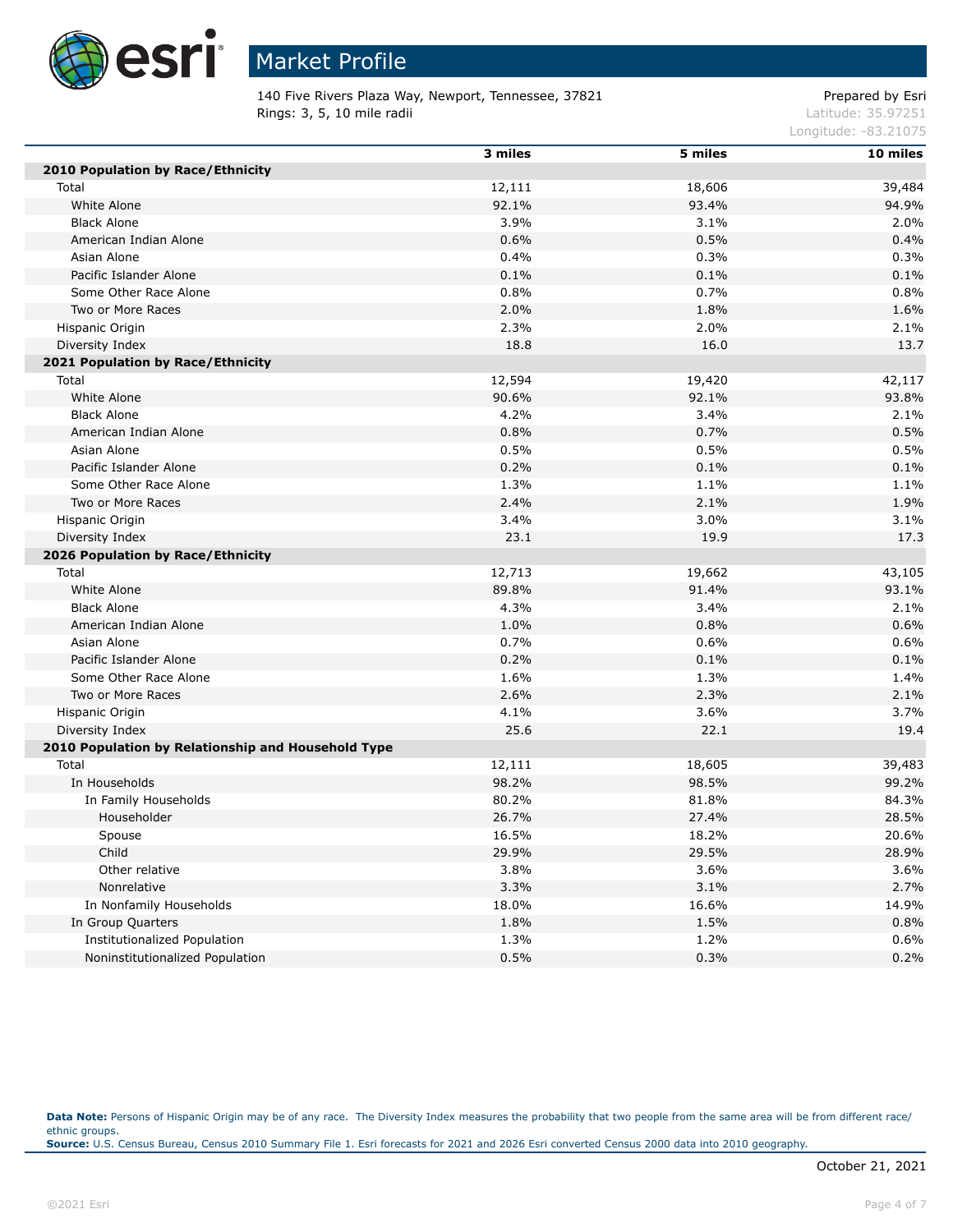

# Market Profile

140 Five Rivers Plaza Way, Newport, Tennessee, 37821 entitled and the Compared by Esri **Rings: 3, 5, 10 mile radii** Latitude: 35.97251

Longitude: -83.21075

|                                               | 3 miles       | 5 miles | 10 miles      |
|-----------------------------------------------|---------------|---------|---------------|
| 2021 Population 25+ by Educational Attainment |               |         |               |
| Total                                         | 9,102         | 14,238  | 31,372        |
| Less than 9th Grade                           | 7.8%          | 7.6%    | 7.0%          |
| 9th - 12th Grade, No Diploma                  | 13.4%         | 12.8%   | 10.9%         |
| High School Graduate                          | 38.6%         | 39.0%   | 36.5%         |
| GED/Alternative Credential                    | 8.1%          | 8.3%    | 7.9%          |
| Some College, No Degree                       | 15.2%         | 14.8%   | 16.5%         |
| Associate Degree                              | 4.8%          | 5.2%    | 7.1%          |
| Bachelor's Degree                             | 8.2%          | 7.9%    | 8.7%          |
| Graduate/Professional Degree                  | 3.9%          | 4.4%    | 5.5%          |
| 2021 Population 15+ by Marital Status         |               |         |               |
| Total                                         | 10,439        | 16,207  | 35,471        |
| <b>Never Married</b>                          | 25.9%         | 25.0%   | 23.3%         |
| Married                                       | 44.6%         | 47.1%   | 51.6%         |
| Widowed                                       | 10.7%         | 10.2%   | 9.4%          |
| Divorced                                      | 18.8%         | 17.7%   | 15.7%         |
| 2021 Civilian Population 16+ in Labor Force   |               |         |               |
| Civilian Population 16+                       | 5,187         | 8,369   | 18,568        |
| Population 16+ Employed                       | 88.6%         | 90.7%   | 93.2%         |
| Population 16+ Unemployment rate              | 11.4%         | 9.3%    | 6.8%          |
| Population 16-24 Employed                     | 13.9%         | 12.8%   | 11.9%         |
| Population 16-24 Unemployment rate            | 20.6%         | 19.2%   | 13.2%         |
| Population 25-54 Employed                     | 64.0%         | 63.2%   | 62.1%         |
| Population 25-54 Unemployment rate            | 8.8%          | 6.9%    | 5.8%          |
| Population 55-64 Employed                     | 15.0%         | 15.9%   | 17.4%         |
| Population 55-64 Unemployment rate            | 16.8%         | 13.8%   | 8.4%          |
| Population 65+ Employed                       | 7.1%          | 8.1%    | 8.7%          |
| Population 65+ Unemployment rate              | 0.0%          | $0.0\%$ | 0.7%          |
| 2021 Employed Population 16+ by Industry      |               |         |               |
| Total                                         | 4,598         | 7,587   | 17,309        |
| Agriculture/Mining                            | 0.1%          | 0.3%    | 0.9%          |
| Construction                                  | 3.5%          | 3.9%    | 6.1%          |
| Manufacturing                                 | 17.2%         | 17.9%   | 18.9%         |
| <b>Wholesale Trade</b>                        | 1.5%          | 1.7%    | 2.1%          |
| Retail Trade                                  | 13.1%         | 12.1%   | 12.8%         |
| Transportation/Utilities                      | 10.1%         | 9.3%    | 6.9%          |
| Information                                   | 0.5%          | 0.5%    | 0.7%          |
| Finance/Insurance/Real Estate                 | 4.7%          | 5.1%    | 5.8%          |
| Services                                      | 44.7%         | 44.7%   | 41.7%         |
| Public Administration                         | 4.7%          | 4.5%    | 4.2%          |
| 2021 Employed Population 16+ by Occupation    |               |         |               |
| Total                                         | 4,597         | 7,588   | 17,311        |
| <b>White Collar</b>                           | 46.6%         | 47.2%   | 47.8%         |
| Management/Business/Financial                 | 9.1%          | 9.6%    | 10.9%         |
| Professional                                  | 16.4%         | 16.6%   | 16.1%         |
| <b>Sales</b>                                  |               |         |               |
|                                               | 9.3%<br>11.8% | 8.2%    | 9.1%<br>11.7% |
| Administrative Support                        |               | 12.8%   |               |
| <b>Services</b>                               | 21.3%         | 21.0%   | 19.1%         |
| <b>Blue Collar</b>                            | 32.1%         | 31.7%   | 33.1%         |
| Farming/Forestry/Fishing                      | 0.1%          | 0.3%    | 0.5%          |
| Construction/Extraction                       | 4.3%          | 4.1%    | 5.1%          |
| Installation/Maintenance/Repair               | 2.3%          | 2.8%    | 3.6%          |
| Production                                    | 7.9%          | 9.7%    | 11.9%         |
| Transportation/Material Moving                | 17.5%         | 14.8%   | 12.0%         |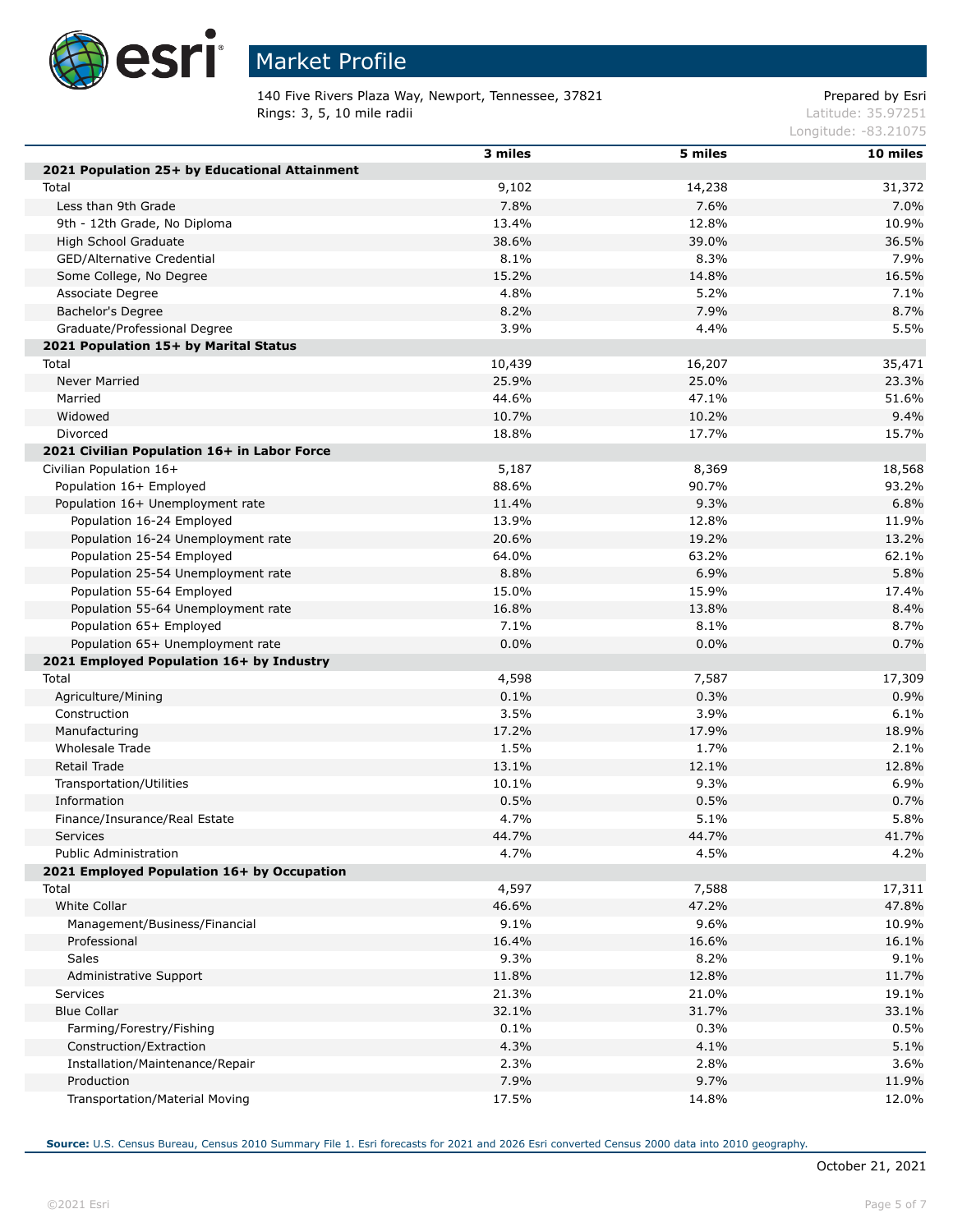

140 Five Rivers Plaza Way, Newport, Tennessee, 37821 Prepared by Esri Rings: 3, 5, 10 mile radii and the contract of the contract of the contract of the contract of the contract of the contract of the contract of the contract of the contract of the contract of the contract of the contract of

Longitude: -83.21075

|                                               | 3 miles | 5 miles | 10 miles |
|-----------------------------------------------|---------|---------|----------|
| 2010 Households by Type                       |         |         |          |
| Total                                         | 5,155   | 7,771   | 16,254   |
| Households with 1 Person                      | 32.1%   | 29.8%   | 26.4%    |
| Households with 2+ People                     | 67.9%   | 70.2%   | 73.6%    |
| Family Households                             | 63.3%   | 65.7%   | 69.2%    |
| Husband-wife Families                         | 39.2%   | 43.6%   | 50.1%    |
| With Related Children                         | 15.0%   | 16.4%   | 18.1%    |
| Other Family (No Spouse Present)              | 24.1%   | 22.2%   | 19.1%    |
| Other Family with Male Householder            | 5.6%    | 5.5%    | 5.5%     |
| With Related Children                         | 3.5%    | 3.4%    | 3.2%     |
| Other Family with Female Householder          | 18.5%   | 16.6%   | 13.6%    |
| With Related Children                         | 12.4%   | 10.9%   | 8.7%     |
| Nonfamily Households                          | 4.6%    | 4.5%    | 4.4%     |
|                                               |         |         |          |
| All Households with Children                  | 31.4%   | 31.2%   | 30.4%    |
|                                               |         |         |          |
| Multigenerational Households                  | 4.5%    | 4.5%    | 4.5%     |
| Unmarried Partner Households                  | 8.0%    | 7.5%    | 6.8%     |
| Male-female                                   | 7.5%    | 7.0%    | 6.3%     |
| Same-sex                                      | 0.4%    | 0.4%    | 0.5%     |
| 2010 Households by Size                       |         |         |          |
| Total                                         | 5,154   | 7,772   | 16,256   |
| 1 Person Household                            | 32.1%   | 29.8%   | 26.4%    |
| 2 Person Household                            | 32.0%   | 33.7%   | 36.8%    |
| 3 Person Household                            | 18.0%   | 18.2%   | 17.7%    |
| 4 Person Household                            | 11.2%   | 11.5%   | 11.6%    |
| 5 Person Household                            | 4.4%    | 4.5%    | 4.7%     |
| 6 Person Household                            | 1.6%    | 1.6%    | 1.7%     |
| 7 + Person Household                          | 0.8%    | 0.9%    | 1.0%     |
| 2010 Households by Tenure and Mortgage Status |         |         |          |
| Total                                         | 5,155   | 7,771   | 16,255   |
| Owner Occupied                                | 58.8%   | 65.4%   | 72.8%    |
| Owned with a Mortgage/Loan                    | 28.7%   | 32.2%   | 37.5%    |
| Owned Free and Clear                          | 30.1%   | 33.1%   | 35.4%    |
| Renter Occupied                               | 41.2%   | 34.6%   | 27.2%    |
| 2021 Affordability, Mortgage and Wealth       |         |         |          |
| Housing Affordability Index                   | 156     | 155     | 146      |
| Percent of Income for Mortgage                | 15.1%   | 15.3%   | 16.6%    |
| Wealth Index                                  | 33      | 41      | 55       |
| 2010 Housing Units By Urban/ Rural Status     |         |         |          |
| <b>Total Housing Units</b>                    | 5,784   | 8,771   | 19,291   |
| Housing Units Inside Urbanized Area           | $0.0\%$ | 0.0%    | 0.1%     |
| Housing Units Inside Urbanized Cluster        | 74.8%   | 60.8%   | 34.0%    |
| <b>Rural Housing Units</b>                    | 25.2%   | 39.2%   | 66.0%    |
| 2010 Population By Urban/ Rural Status        |         |         |          |
| <b>Total Population</b>                       | 12,111  | 18,605  | 39,483   |
| Population Inside Urbanized Area              | 0.0%    | 0.0%    | 0.1%     |
| Population Inside Urbanized Cluster           | 74.7%   | 60.5%   | 35.1%    |
| Rural Population                              | 25.3%   | 39.5%   | 64.8%    |
|                                               |         |         |          |

Data Note: Households with children include any households with people under age 18, related or not. Multigenerational households are families with 3 or more parentchild relationships. Unmarried partner households are usually classified as nonfamily households unless there is another member of the household related to the householder. Multigenerational and unmarried partner households are reported only to the tract level. Esri estimated block group data, which is used to estimate polygons or non-standard geography.